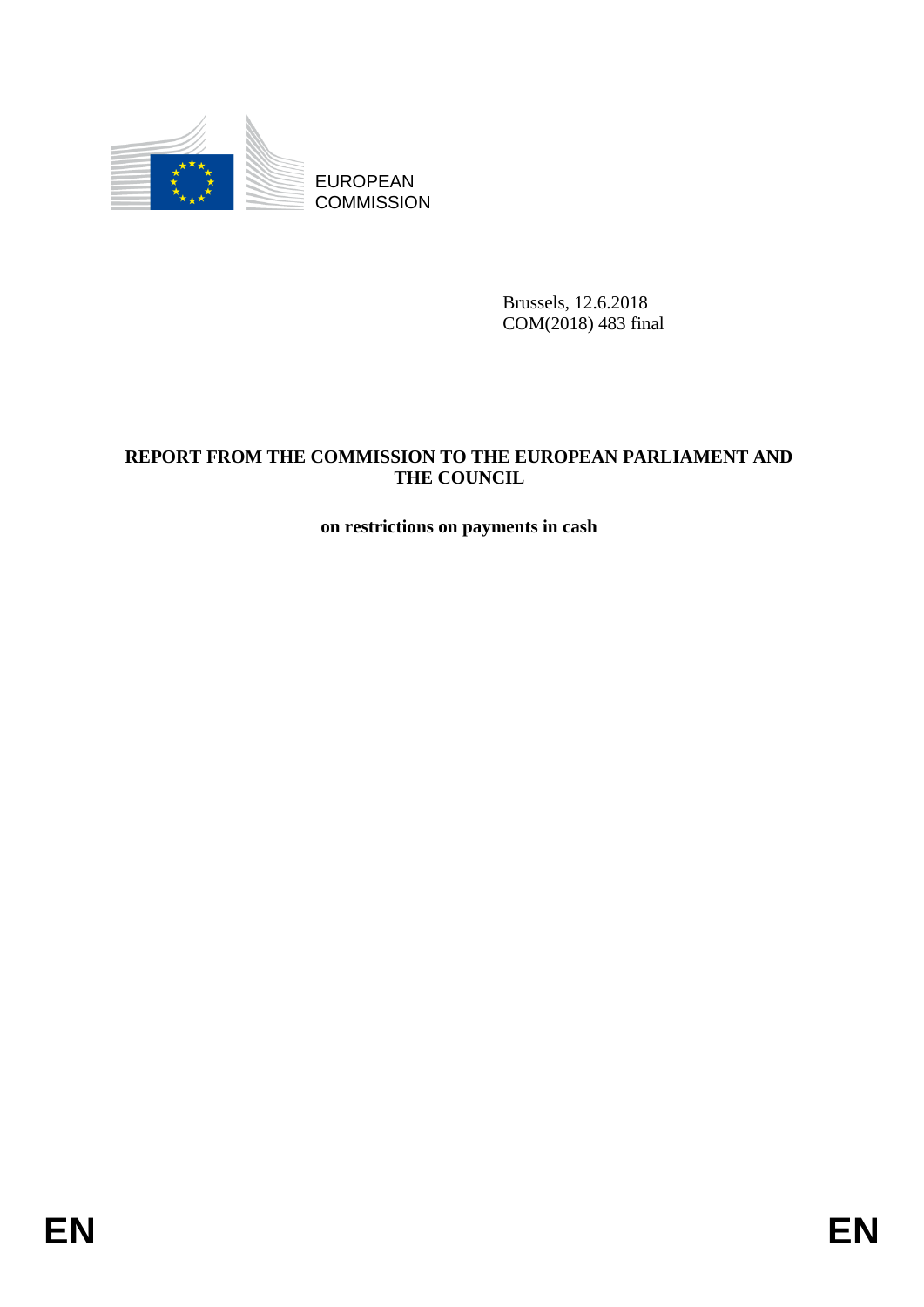### **1. INTRODUCTION**

On 2 February 2016, the Commission published a Communication to the European Parliament and the Council on an Action Plan to further step up the fight against the financing of terrorism<sup>1</sup>. The Action Plan built on existing EU rules in order to adapt to new threats and aimed to update EU policies in line with international standards. It discussed numerous issues and solutions in different fields related to terrorism financing.

In the context of the Commission's action to extend the scope of the Regulation on controls of cash entering or leaving the European Union, reference was made to the appropriateness of exploring the relevance of potential upper limits to cash payments<sup>2</sup>. The Action Plan also further noted that "Several Member States have in place prohibitions for cash payments above a specific threshold". However, such prohibitions have not been considered at EU level.

In its Conclusions on the fight against terrorism, the Economic and Financial Affairs Council ("ECOFIN") of 12 February 2016 called on the Commission "to explore the need for appropriate restrictions on cash payments exceeding certain thresholds".

Following the Action Plan and the support provided by the ECOFIN, the Commission services initiated informal contacts with Member States to collect information about their practices in the area, their national experience with restrictions on payments in cash and their views on a potential initiative in this area.

At the ECOFIN of 17 June 2016, the Commission reported on this quick informal survey and announced that a detailed impact assessment would be carried out, including an analysis of the costs and benefits of potential EU action. This assessment would also include a public consultation<sup>3</sup>.

The Commission commissioned an impact study to an external contractor<sup>4</sup> and a public consultation was carried out between March and May 2017.

The findings of the study produced by the contractor suggested that restrictions on payments in cash would not significantly prevent terrorism financing, but indicated that such restrictions could be useful in combatting money laundering. The study also noted that the existence of diverging restrictions at national level had a noticeable negative impact on the internal market by distorting competition and creating an uneven playing field among some businesses.

The purpose of this Report is to present the findings of the study and the public consultation. The Report should be read in conjunction with the study, which contains more detailed information.

 $\mathbf{1}$  $\frac{1}{2}$  COM (2016)50

<sup>2</sup> The Action Plan stated that "Payments in cash are widely used in the financing of terrorist activities… In this context, the relevance of potential upper limits to cash payments could also be explored. Several Member States have in place prohibitions for cash payments above a specific threshold".

<sup>&</sup>lt;sup>3</sup> The initiative was validated in the Commission's agenda planning in December 2016 and on 23 January 2017, an Inception Impact Assessment was published, setting out the case for further analysis [http://ec.europa.eu/smart-regulation/roadmaps/docs/plan\\_2016\\_028\\_cash\\_restrictions\\_en.pdf.](http://ec.europa.eu/smart-regulation/roadmaps/docs/plan_2016_028_cash_restrictions_en.pdf)

<sup>4</sup> [https://ec.europa.eu/info/files/ecorys-study-eu-initiative-restriction-payments-cash-final-report\\_en.](https://ec.europa.eu/info/node/82869/)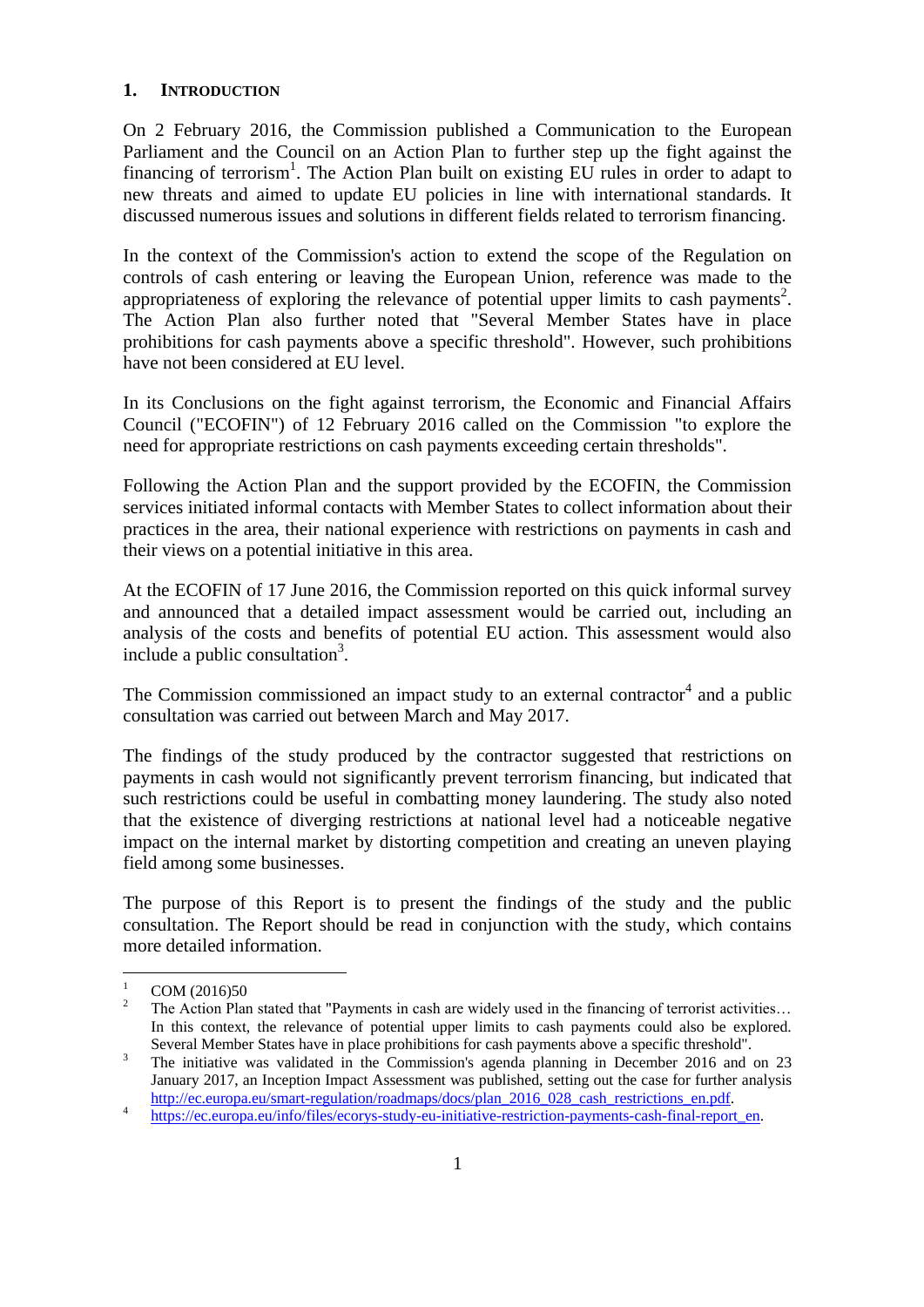# **2. CONTEXT**

# **2.1. Features of cash**

For the purposes of this Report, cash is understood as banknotes and coins issued by central banks.

The study provides detailed information on the use of cash across countries<sup>5</sup>. The Occasional Paper of the European Central Bank "The use of cash by households in the euro area" also provides valuable information on the use of cash at point of sale, based on a survey carried out in 2016<sup>6</sup>. According to this Report from the European Central Bank, cash remains the most common means of payment in the euro area and still represents a significant store of value.

The Commission's focus when assessing a possible cash payment limit was on high value payments, which represent only a minor share of all cash transactions<sup>7</sup>. The use of cash in general was not targeted.

# **2.2. Legal framework**

# *2.2.1. EU level*

There is currently no legislation at EU level restricting payments in cash $^8$ . However, two legal instruments impose obligations on cash use.

The Cash Control Regulation provides a system of controls that applies to natural persons entering or leaving the Union, and carrying currency or bearer-negotiable instruments worth EUR 10,000 or more. On 21 December 2016, the Commission issued a new legislative proposal aimed to further strengthen these controls. This proposal is currently being negotiated by the co-legislators.

The 4th Anti-Money Laundering Directive imposes due diligence obligations on persons trading in goods to the extent that they make or receive cash payments of EUR 10.000 or more, whether the transaction is carried out in a single operation or in several operations, which appear to be linked $9$ .

# *2.2.2. National level*

A majority of EU Member States have cash payment restrictions<sup>10</sup>. These restrictions vary from thresholds of EUR 500 to EUR 15.000. These measures are rather heterogeneous, with differences with regard to the type of measures, thresholds, and coverage. It must also be observed that the number of EU Member States with cash restrictions has increased rapidly in recent years, from 4 in 2008 to 17 in September 2017.

 5 See study p. 18-21

<sup>6</sup> <https://www.ecb.europa.eu/pub/pdf/scpops/ecb.op201.en.pdf>

<sup>7</sup> See ECB Occasional Paper, page 25.

<sup>8</sup> It must be observed that the legal aspects of a potential EU measure restricting cash payment limits have not been assessed at this stage.

<sup>&</sup>lt;sup>9</sup> The directive was recently updated by the Fifth Anti Money laundering Directive.<br><sup>10</sup> The study provides a detailed sygmiony of the patiental locialation in farce by the

<sup>10</sup> The study provides a detailed overview of the national legislation in force by the end of 2017 (p. 25- 29).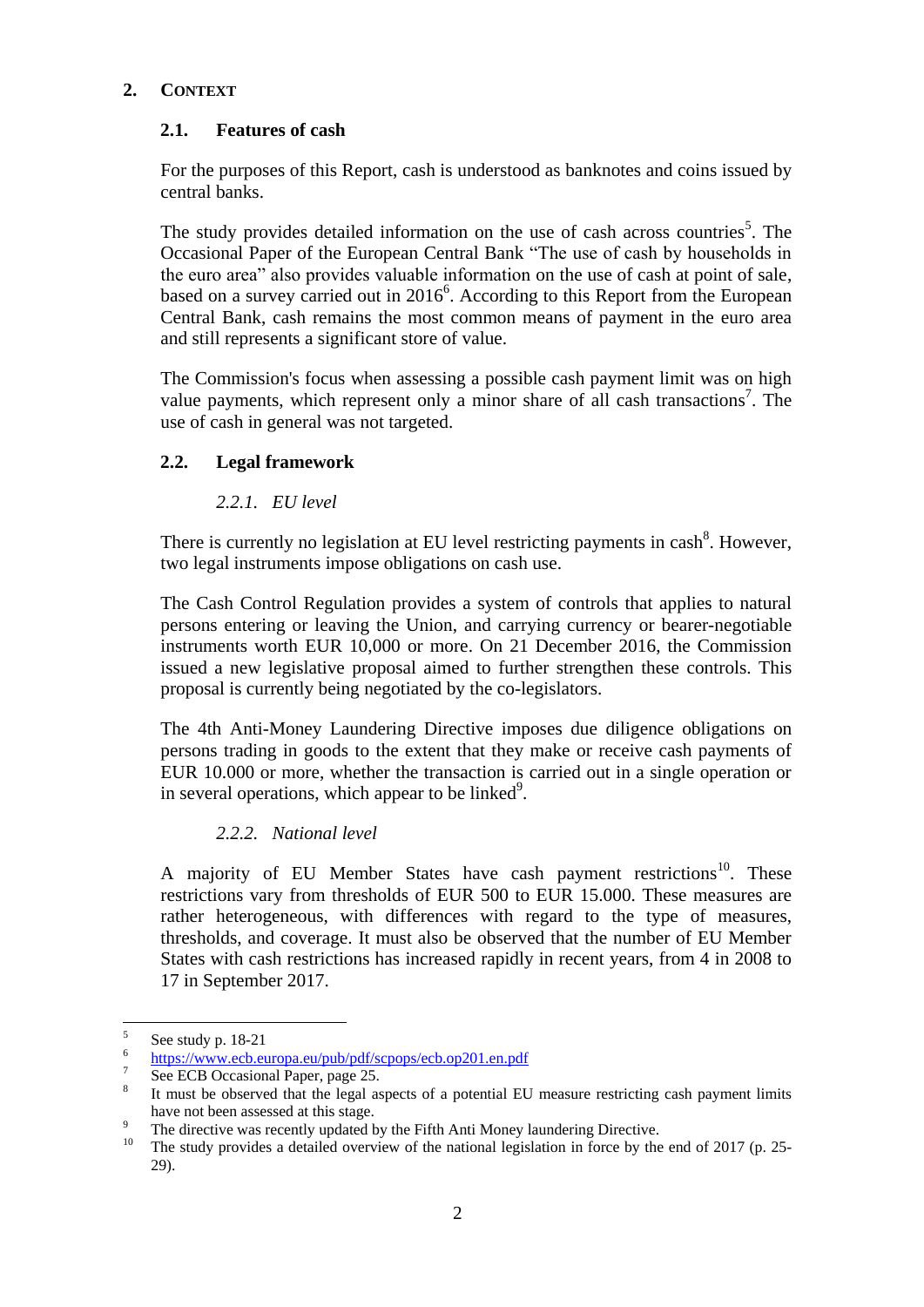# **3. STEPS TAKEN FOLLOWING THE ECOFIN OF 17 JUNE 2016**

To mobilise resources efficiently, a study was commissioned to a private contractor, a consortium formed by Ecorys and the Centre for European Policy Studies (CEPS). The main purpose of the study was to assess the potential impact of restrictions on cash payments on illicit activities and on the internal market $11$ .

In line with the Better Regulation Guidelines, a public consultation was carried out between 1 March 2017 and 31 May 2017. The results of this consultation are presented in Section 4, and indicate that a large majority of respondents were clearly opposed to any restrictions on payments in cash.

In February 2018, the contractor finalised the study. The main conclusions were that restrictions on cash payments would have little positive impact on terrorism financing or tax fraud. However, the study also concluded that restrictions on payments in cash were useful in combatting money laundering, and that the existence of diverging restrictions at national level had a noticeable negative impact on the internal market by distorting competition and creating an uneven playing field among some businesses.

### **4. THE PUBLIC CONSULTATION**

A public consultation was carried out between 1 March 2017 and 31 May 2017 through an internet survey inviting respondents to answer various questions on the issue of cash restrictions<sup>12</sup>.

Three different objectives were identified for the consultation of stakeholders.

First, it was recognised that cash remained the most accessible means of payment and in some Member States was deeply ingrained in the public's image of personal freedom. Any potential change of policy would therefore be sensitive and would affect all citizens. Against this background, the first and main objective of the consultation was to collect views of the public in general with regard to a potential introduction of restrictions on payments in cash.

Second, given that cash is still widely used, even for larger payments, in particular in certain economic sectors and by many small and medium-sized companies, it was recognised that these economic sectors and actors could be significantly impacted by an introduction of restrictions on cash payments. For this reason, a second objective of the consultation was to collect views from stakeholders who are active in sectors or activities that rely significantly on cash, and in particular obtain their assessment of the impact that any such restrictions would have on their activities.

Finally, in light of the objective of combatting terrorism financing and other illegal activities, the views of experts in criminal matters and law enforcement were also sought on the pertinence of restrictions on cash payments in relation to this specific objective.

While there were three categories of respondents, it should be underlined that the first category of respondents - the general public - constituted the main target of the electronic survey, which was carried out with the use of an electronic tool allowing the collection of

 $11$ <sup>11</sup> For a detailed description of the methodology followed, see study, p.31-35<br><sup>12</sup> Gross results are available at https://see surgese.org/overway/publication/Geo

Gross results are available at[: https://ec.europa.eu/eusurvey/publication/CashPayments](https://ec.europa.eu/eusurvey/publication/CashPayments).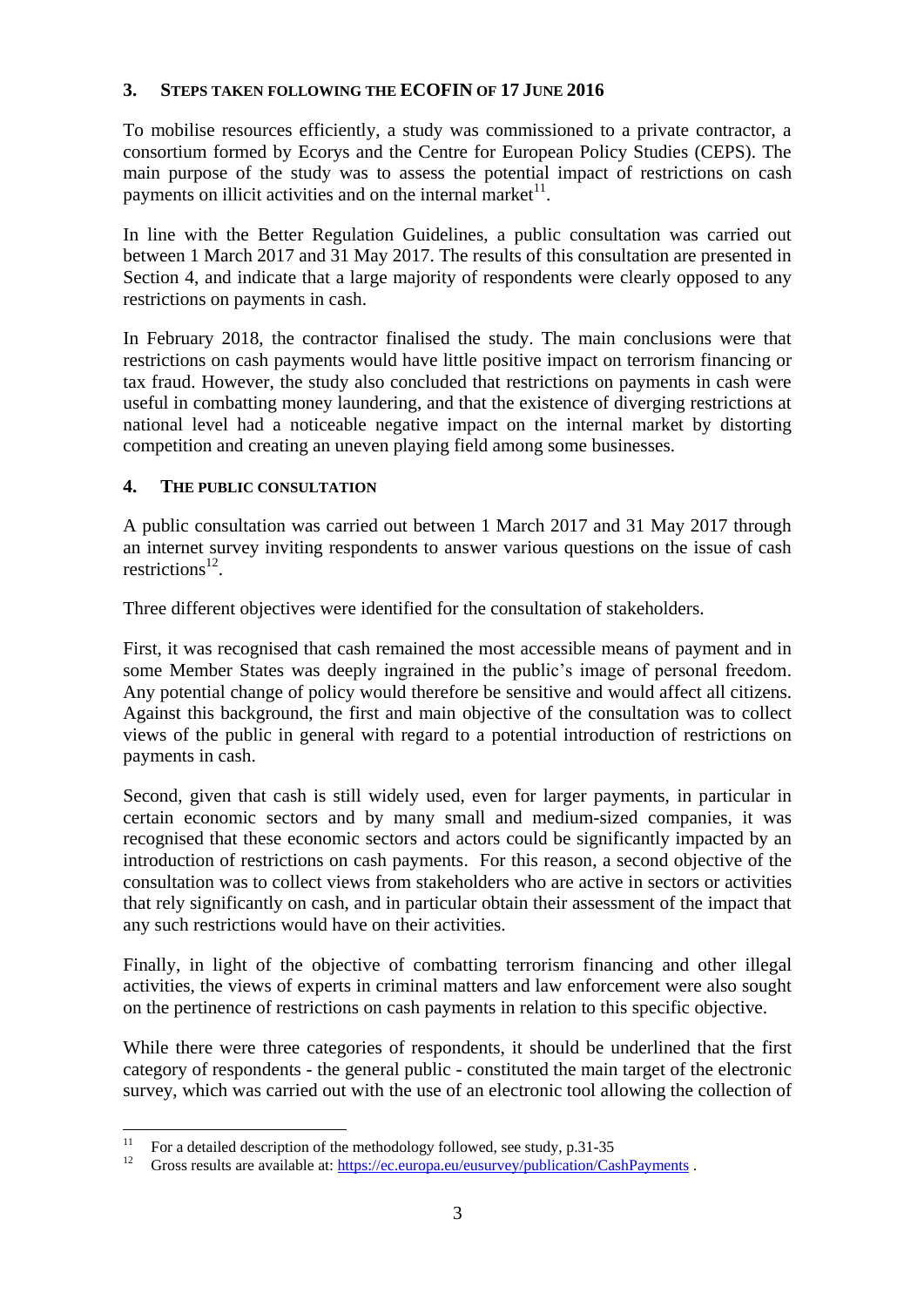a considerable amount of replies. The questions were designed with this category in mind. Other categories, like for example the economic sector and law enforcement professionals, were not excluded from the survey and were also given the opportunity to contribute. However, these stakeholders were also consulted through a more qualitative enquiry in the process of the external study. The public survey was not designed to cater specifically for the specificities of these stakeholders.

The public consultation included several questions. All the details in relation to these questions and their answers have been published $^{13}$ .

The main message from the survey was that at a substantial majority (94.94%) answered negatively to the question "Would you agree to the introduction of restrictions on payments in cash at EU level?" This was a shared view between respondents, regardless of whether restrictions were in place or not in their own country of residence.

Such negative reaction can be explained by the fact that the question related to the introduction of a general prohibition, which would potentially apply to every citizen (unlike for instance a prohibition to produce certain chemicals, applying be definition exclusively to potential industrial producers). Furthermore, it is clear that public consultations reflect only the opinion of the respondents who spontaneously volunteer to answer the survey, unlike opinion polls were respondents are pro-actively contacted in a systematic manner...

In that context, it should be clarified that most respondents originated from three Member States: Austria, Germany and France. This was the result of the publicity given to the consultation in the national media in these countries. The Commission did not pursue any targeted communication. However, results from other countries did not differ significantly from the general trend observed in these three countries.

# **5. FINDINGS OF THE STUDY**

# **5.1. Findings of the study with regard to terrorism financing**

Cash is extensively used by terrorists and criminals because it helps them to minimise the chances of being caught<sup>14</sup>. Cash offers anonymity and facilitates the ability to conceal not only illegal activities, but also ancillary legal transactions that could otherwise be tracked by law enforcement agencies. In many terrorist activities, cash plays a significant role.

However, the detailed analysis of a selection of recent terrorist attacks presented in the study also highlighted that restrictions on payments in cash would have had little impact on the capacity to prepare these attacks.

Firstly, there is an observed trend of the decreasing costs of terrorist attacks since the 9/11 attacks, often going below EUR 10,000 being a fraction of the estimated budget of the 9/11 attacks which ranged between USD 400,000 and USD 500,000 .

Secondly, within such a limited budget the amounts of individual transactions are often even lower, and would therefore not have been impacted by restrictions which would

 $13$ <sup>13</sup> https://ec.europa.eu/info/sites/info/files/statistical\_overview.pdf

Study, p. 21.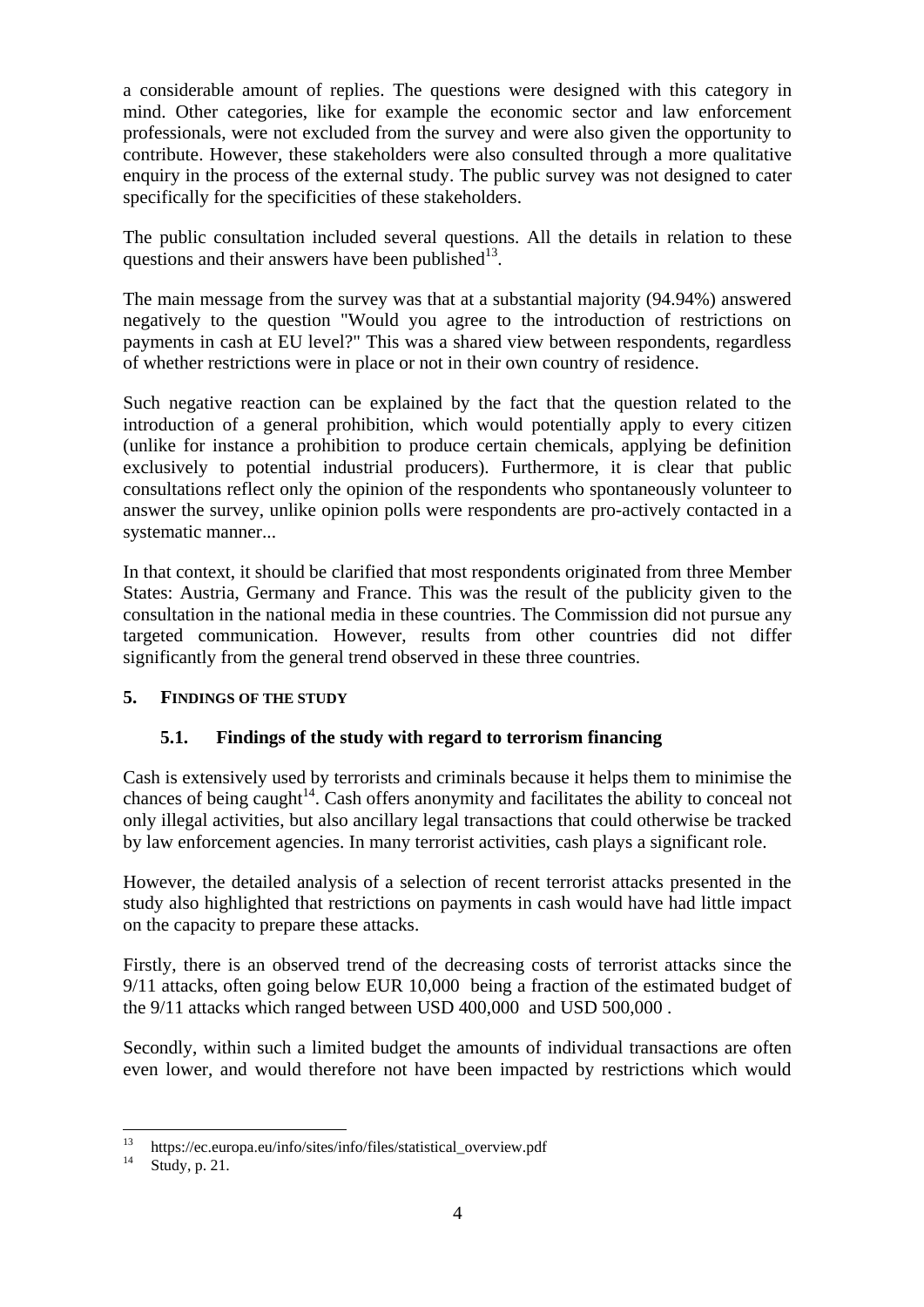concern only high value payments. The case study analysis presented in the study<sup>15</sup> demonstrates this extensively.

Finally, it must be observed that**,** when assessing the impact of a prohibition of payment in cash on terrorism and other criminal activities, a distinction must be made between the impact on illicit and on licit transactions.

Illicit transactions are transactions that are illegal (such as the acquisition of explosives), or seemingly licit transactions where both parties know that they serve an illegal activity. To the extent that these transactions are already illegal and that the parties willingly risk prosecution and law enforcement measures, it appears doubtful that a prohibition of cash payments would be respected or would have any deterrent effect. Criminals, who already wilfully breach the law, are unlikely to be deterred by an additional prohibition with regard to the payment of the transaction. This is particularly so when the sanctions associated with that additional prohibition are insignificant in comparison to the sanctions associated with the main criminal activity.

Licit transactions are ancillary transactions to the main criminal activity that are not in themselves criminal (such as renting a car), and for which the counterpart (e.g. the carrental company) may be presumed to be unaware of the criminal purpose behind the transaction (for example the transport of explosives). In that context, a prohibition to pay in cash could be respected at the initiative of the honest counterpart, leading to the transaction being paid by other means or not being carried out. Unfortunately, in that case one would suspect that, because these transactions are licit and common, paying them by traceable means would not necessarily allow identifying a suspicious activity. It must be observed that many such common transactions were actually paid by traceable means in the preparation of recent terrorist attacks, without raising red flags<sup>16</sup>.

In conclusion, prohibitions on high value cash payments would not significantly hamper directly the financing of terrorist activities or other criminal activities. Most transactions would not be concerned, or the prohibition would likely be ignored, or would be respected only with regard to transactions which are in themselves so common that they are unlikely to trigger any suspicions.

# **5.2. Findings of the study with regard to tax fraud**

While tax fraud<sup>17</sup> and the use of cash are often associated, the study demonstrates that the relationship between the two is not always clear-cut<sup>18</sup>.

Firstly, while there is some correlation between the use of cash in an economy and the level of tax fraud, it seems that other factors also play an important role, which would explain the existence of outliers (such as Austria which has a low level of tax fraud but a high usage of cash).

Secondly, while cash is used extensively for terrorism financing and other criminal activities, a significant form of tax fraud is conducted through non-cash transactions,

<sup>15</sup>  $^{15}$  See study p. 38-54;

<sup>&</sup>lt;sup>16</sup> See case studies referred to in the study;<br><sup>17</sup> Tex from must be differentiated from the

<sup>17</sup> Tax fraud must be differentiated from tax avoidance, which consists in using sophisticated but legal ways of avoiding or reducing tax bills.

 $18$  Study, p. 64-67.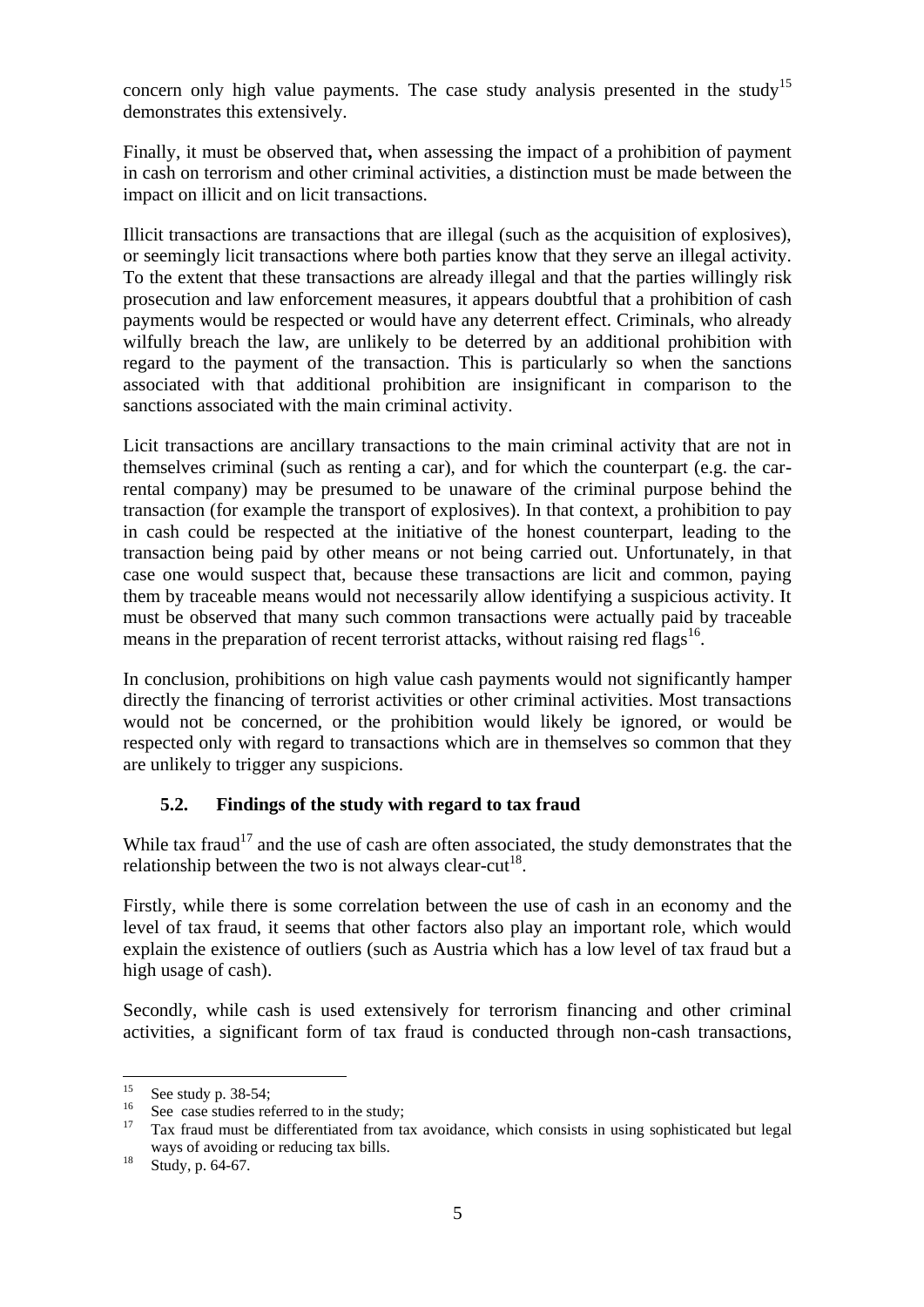with the fraud relying on complex legal structures and operations which are often of a multinational nature and which do not involve any use of cash. In these cases, a prohibition on payments in cash would be totally ineffective.

Finally, in the cases where cash is indeed used for tax fraud purposes, two cases can be distinguished. In both cases, cash restriction would not appear to meet the purpose of limiting fraud. The first case involves transactions where both parties are involved in the tax fraud, such as undeclared labour. Such transactions may be of high value (such as salary payments), but because both parties are already exposed to the penalties associated with the tax fraud, a prohibition of payments in cash would exert little deterrence. The second case involves transactions where only one party relies on the cash-nature of the transaction to carry out tax fraud (generally a seller), while the other party remains uninvolved and unaware of the fraud. It appears to the Commission that cash restrictions could have an impact in such cases. However, given that the amounts involved in these kinds of transactions are often low (e.g. restaurant bills), they would in general not be covered by a prohibition on high value payments in cash<sup>19</sup>.

In conclusion, it would appear that a restriction on high value payments in cash would have only a limited impact on tax fraud, unless the threshold is put at a very low level.

### **5.3. Findings of the study on money laundering**

Many criminal acts are perpetrated with the goal of generating profits for the individual or group that carries out the act. Money laundering is the processing of these criminal proceeds<sup>20</sup> to disguise their illegal origin, so that the resulting money appears legal and can be spent in the real economy<sup>21</sup>. As indicated in the study<sup>22</sup>, it is clear that cash transactions play an important part in money laundering, the main reason being that, despite the steady growth on non-cash payment methods and the changing face of criminality (with a rise of cybercrime, online fraud and illicit online market places), criminal activities continue to generate profits in the form of large amounts of cash. Cash is thus often the starting point of money laundering, which therefore requires some cash transactions, often through the acquisition of high value goods. The European Commission's Supranational Risk Assessment Report<sup>23</sup> also highlights the important role played by cash in money laundering (see in particular chapters 2.1.4 and 2.2.1).

Despite the fact that not all cash transactions would be impacted by a cash restriction, transactions related to money laundering are often of high value. A prohibition or declaration obligation would remove the anonymity of the transaction and would render money laundering via the purchase of high-value goods more difficult. However the overall value of these transactions, and the impact of a cash restriction on money laundering in general, cannot be precisely quantified. In this context, a declaration

 $19$  $\frac{19}{20}$  Study, p. 133.

<sup>20</sup> Criminal proceeds should be understood in the widest sense and include in particular tax fraud profits.<br>21 This is an important difference with terrorism, where the objective is not enrichment of the individual

<sup>21</sup> This is an important difference with terrorism, where the objective is not enrichment of the individual or the group, but terror. In the case of terrorism, income is not an objective but a means to achieve the objective. Terrorists are in general less concerned with laundering their funds since they do not plan to spend them legally. Recent terrorist plots did not appear to have had any for-profit criminal purpose. Criminals typically obtain funds illegally with the aim of introducing them in the legitimate financial system. Terrorists obtain funds legally (salaries, loans, sale of goods, etc.) and spend them on a criminal activity.

 $\frac{22}{23}$  Study p.57-64

COM (2017) 340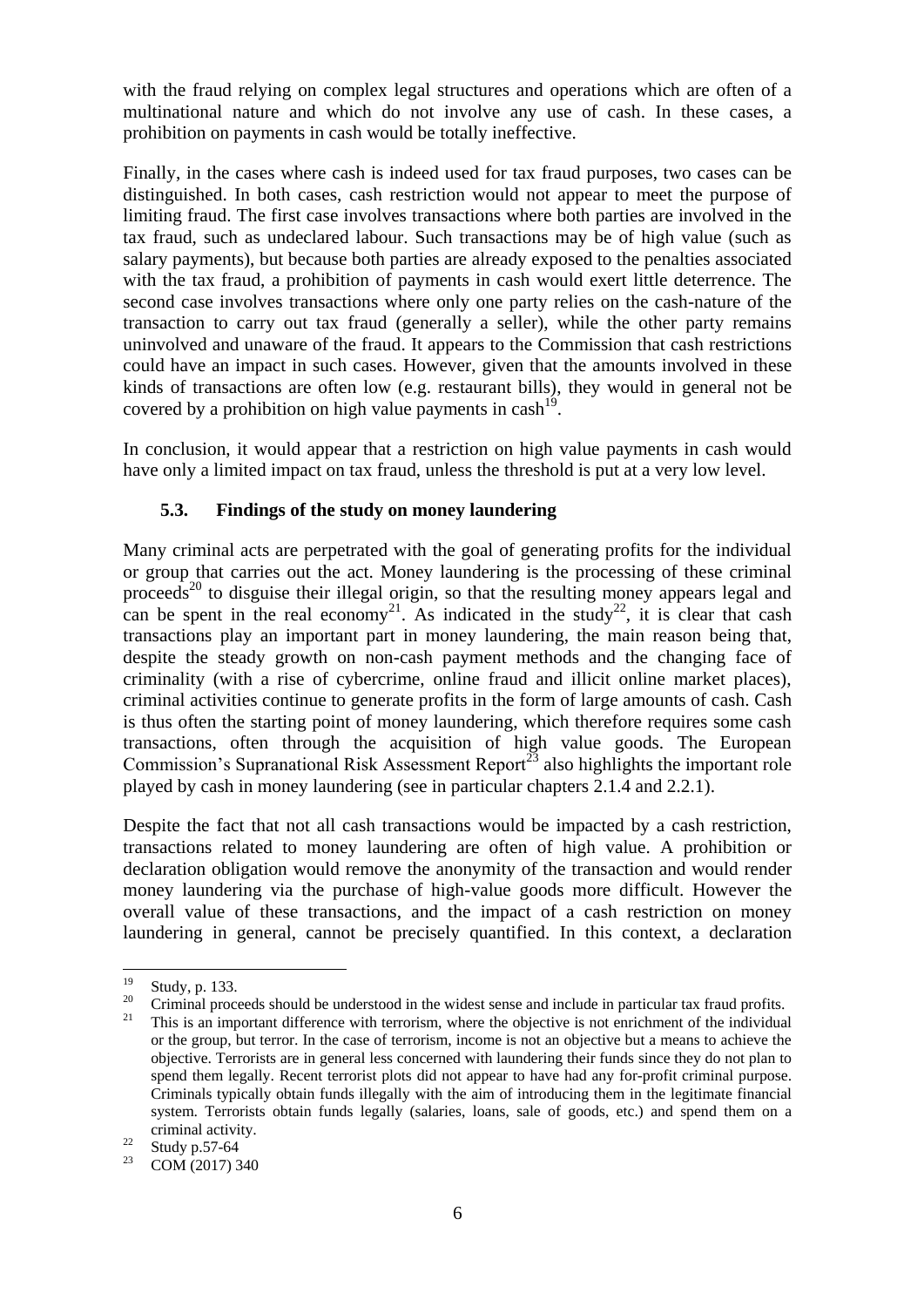obligation would already provide law enforcement with intelligence. However, the effectiveness of a declaration obligation would depend on the levels of compliance by high-value dealers and the extent to which the reports are actually analysed and effectively used as intelligence, information or evidence in money laundering investigations. Compliance costs are expected to be higher in comparison with the costs arising from a plain cash prohibition<sup>24</sup>.

One specific feature of money laundering is its international aspect and the fact that criminals exploit differences between national laws regarding cash transaction reports and limits on cash payments<sup>25</sup>. The differences between EU Member States' laws on cash limitations not only hamper the proper functioning of the internal market (see below), but also provide opportunities to circumvent controls in their country of origin by investing in cash intensive businesses in another EU Member State with no or a lower control of cash expenditures. In other words, the existence of cash payments limitations in some Member States, and their absence in other Member States, creates the possibility to bypass the restrictions by moving to another EU Member State.

In conclusion, it appears that homogeneous restrictions on high value payments in cash, whether in the form of a prohibition or declaration obligation, would have a positive impact on the fight against money laundering, even though this impact could not be exactly quantified. Given that money laundering is typically a by-product of other criminal or illicit activities, such positive impact would extend indirectly to the fighting of these activities, even though the restrictions would not affect the activities themselves.

### **5.4. Findings of the study with regard to the internal market, distortion of competition and restrictions to payments in cash**

The existence of diverging national restrictions raises the question as to whether these restrictions induce displacements of activities across borders. The study answers this question in the positive.

A well-functioning Internal Market requires maintaining a level playing field across EU Member States, which is not possible to achieve when having largely varying legislation at Member State level. Distortions of the functioning of the Internal Market may affect consumers as well as businesses.

Different restrictions on payments in cash may lead to consumers and businesses switching to an alternative method of payment, not performing the transaction at all or relocating the transaction to a jurisdiction where such restrictions do not exist.

This aspect has been examined in the study<sup>26</sup>, which analysed the cross border behaviour of buyers and sellers and conducted an econometric assessment of some specific sectors relying significantly on cash.

Overall, the results, particularly for euro area countries, show support for the assumption that cash restrictions have an impact on displacement of turnover from one country to another in case of diverging cash restrictions. This is true for domestic cash restrictions, as well as for cash restrictions in neighbouring countries, with the former having a

<sup>24</sup>  $rac{24}{25}$  Study p. 10

 $rac{25}{26}$  Study p. 67-70<br> $rac{25}{5}$  Study p. 70.77

Study, p. 70-77.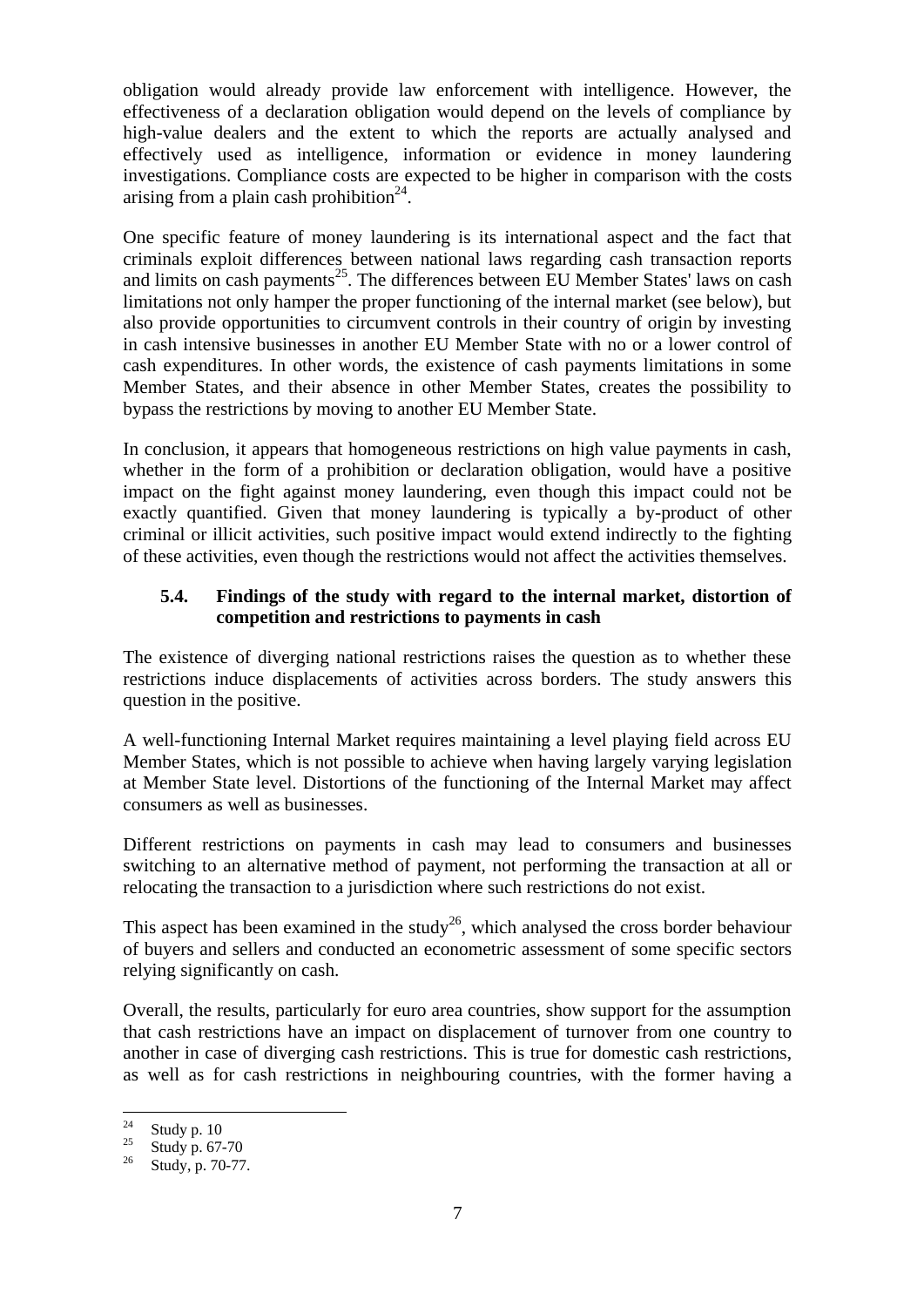negative and the latter a positive impact on the turnover of cash intensive sectors. Against this background, the study concludes that national cash restrictions distort the internal  $market^{27}$ .

It should be highlighted that such displacement of turnover concerns both legitimate transactions and transactions performed for the purpose of money laundering. The latter ones are not illegal transactions per se, but regular transactions performed for the sole illegitimate purpose of money laundering where the other party (generally a seller) is not complicit or aware of the illegitimate purpose of the transaction. Nevertheless, both sorts of displacements of transactions have an impact on the integrity of the internal market and lead to an uneven playing field, which might distort competition. But it is important to consider that, in addition to affecting the internal market, the cross border displacement of transactions aimed at laundering money also lowers the effectiveness of the national restrictions in fighting money laundering .

Based on the study, it appears that diverging restrictions across Member States lead to artificial displacements of business activities across borders<sup>28</sup>. This affects both the integrity of the internal market and the efficiency of national measures in reaching their public-policy objectives.

### **6. CONCLUSIONS**

Based on the study, it can be concluded that cash restrictions would not significantly address the problem of terrorism financing. The ineffectiveness of the measure stems from the fact that transactions targeted under these objectives are either of a value too low to be covered, or are already illegal transaction where an additional prohibition would have little impact, or both.

However, preliminary findings of the study indicate that a prohibition of high value payments in cash could have a positive impact on the fight against money laundering. Given that money laundering typically concerns funds originating from criminal activities or tax fraud, restrictions on payments in cash could possibly have an indirect impact on such activities.

However, a further targeted assessment of this matter would be required, given that the focus of the current initiative was to counter terrorism financing.

Another important conclusion is that diverging national provisions on payments in cash distort competition in the internal market, leading to potential relocations of businesses across borders, in particular for some specific sectors relying significantly on cash transactions, such as jewellery or car dealers. These diverging national restrictions also potentially create loopholes allowing the bypassing of national cash payment limits, and therefore decreasing their efficiency.

Finally, it must be observed that restrictions on cash payments is a sensitive issue for European citizens and that many of them view the possibility to pay in cash as a fundamental freedom, which should not be disproportionally restricted.

 $27$  $\frac{27}{28}$  Study, p. 77.

Study, p. 70-77.